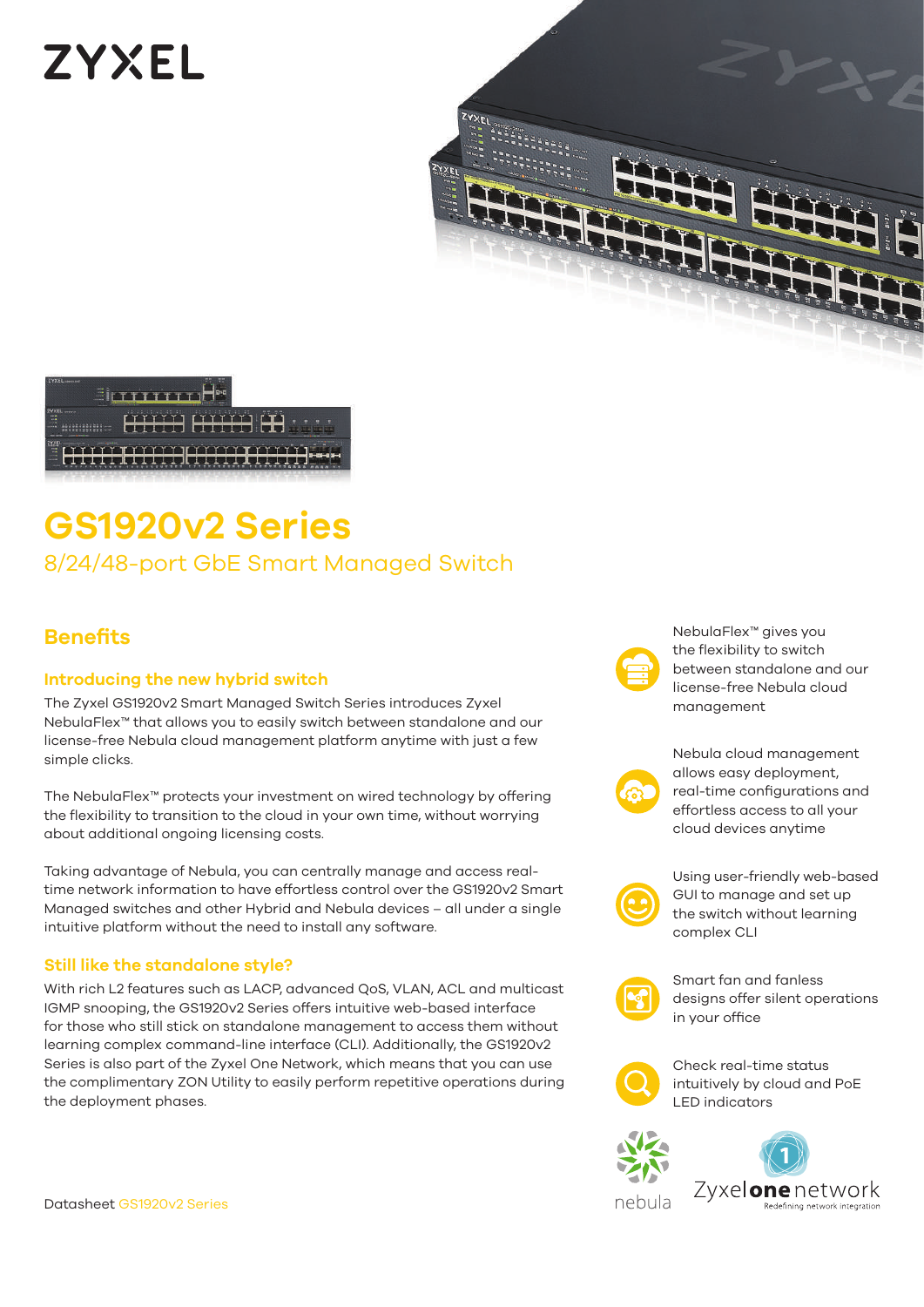#### **What's the benefit of Cloud central management?**

When you're ready to join our Nebula cloud management solution, simply register your GS1920v2 Series via the Nebula Control Center (NCC); the device automatically joins, provisions and begins to give real-time information. The intuitive platform allows your switches to form a group, controlled centrally and gain access to diagnostics tools all under a single platform. The Nebula platform does not limit the number of your switches to be added, giving you an easy-to-use, scalable platform to access anytime, anywhere. What's more, the Nebula offers a mobile app for you to register hundreds of devices quickly on NCC with the built-in QR code scanner as well as to monitor the real-time network status.

#### **Experience whisper-silent operations**

The GS1920v2 Series includes fanless and built-in smart fan models. The smart fan is designed to automatically adjust speeds based on the device temperature, starting at 26 dBA max at 25°C ambient with GS1920-48v2. You can barely hear the sound while the GS1920v2 Series is working. It is ideal for your office environment.

#### **Maximum flexibility for your Gig**

Small and medium-sized businesses (SMBs) today expect a higher level of performance from their networks—more connections to support diverse applications and easier management. The GS1920v2 Series is ideal for SMB deployments in multiple scenarios by providing up to 28 Gigabit copper ports for 24-port models or up to 6 Gigabit fiber ports for 48-port models to futureproof the network for growth.

#### **Support intelligent PoE functions**

The GS1920v2 Series PoE switches support 802.3at PoE Plus standards to offer 30-watt per port and a 375-watt high-power budget to meet the needs from power-hungry devices. The default consumption mode allows delivery of only the actual power required by devices connected to the switch for better business ROI. The user-friendly PoE consumption indicator located on the front panel and Web GUI to provide real-time power utilization.

## **Model List**

#### **GS1920-8HPv2** 8-port GbE Smart Managed PoE Switch



- 8 x GbE PoE RJ-45 ports
- 2 x GbE combo ports
- PoE power budget: 130 W

#### **GS1920-24v2** 24-port GbE Smart Managed Switch



- 24 x GbE RJ-45 ports
- 4 x GbE combo ports

#### **GS1920-24HPv2**

#### 24-port GbE Smart Managed PoE Switch



- 24 x GbE PoE RJ-45 ports
- 4 x GbE combo ports
- PoE power budget: 375 W

#### **GS1920-48v2** 48-port GbE Smart Managed Switch





- 48 x GbE PoE RJ-45 ports
- 4 x GbE combo ports
- 2 x GbE SFP slots
- PoE power budget: 375 W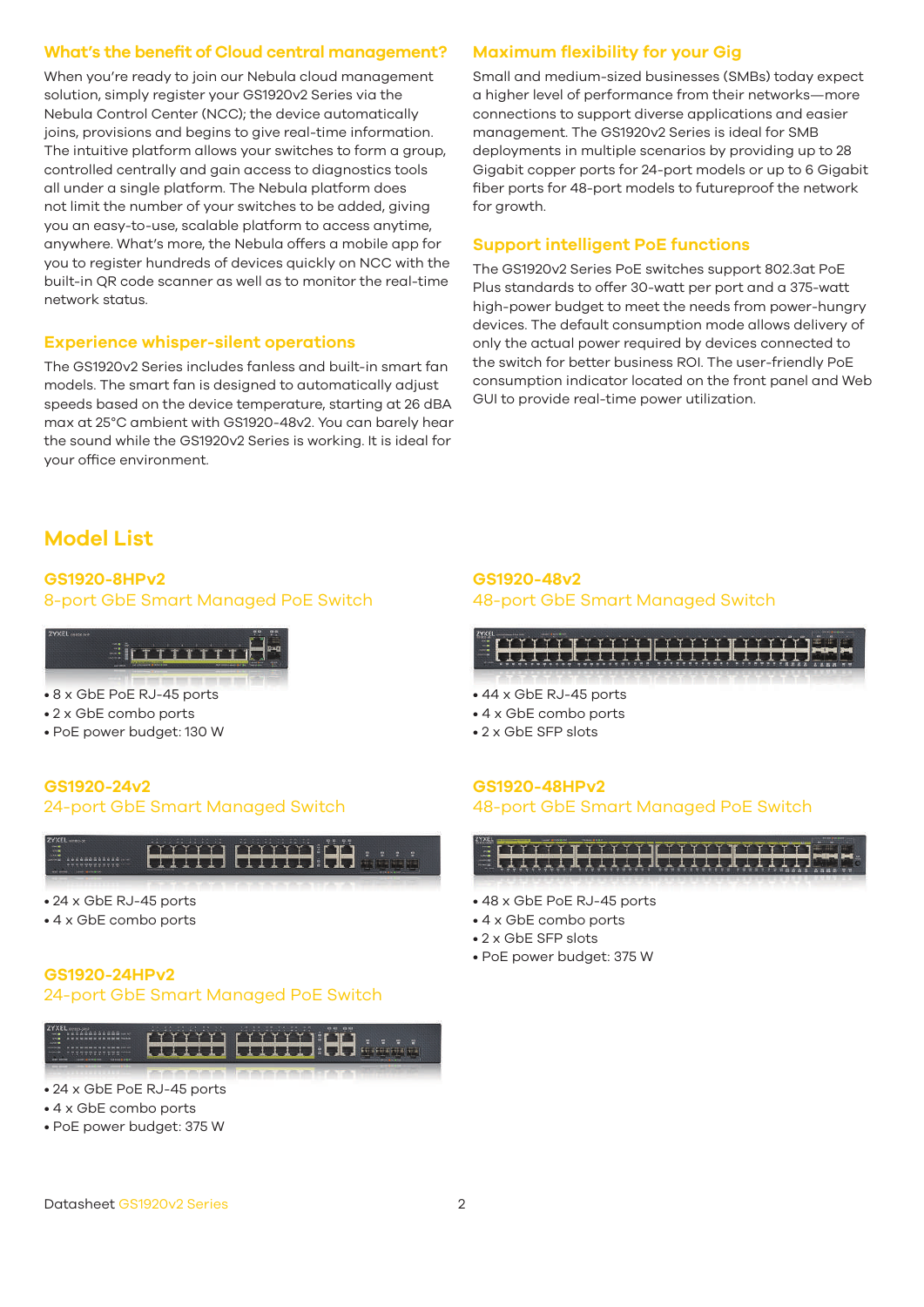## **Application Diagram**

#### **Standalone Management Cloud Management**



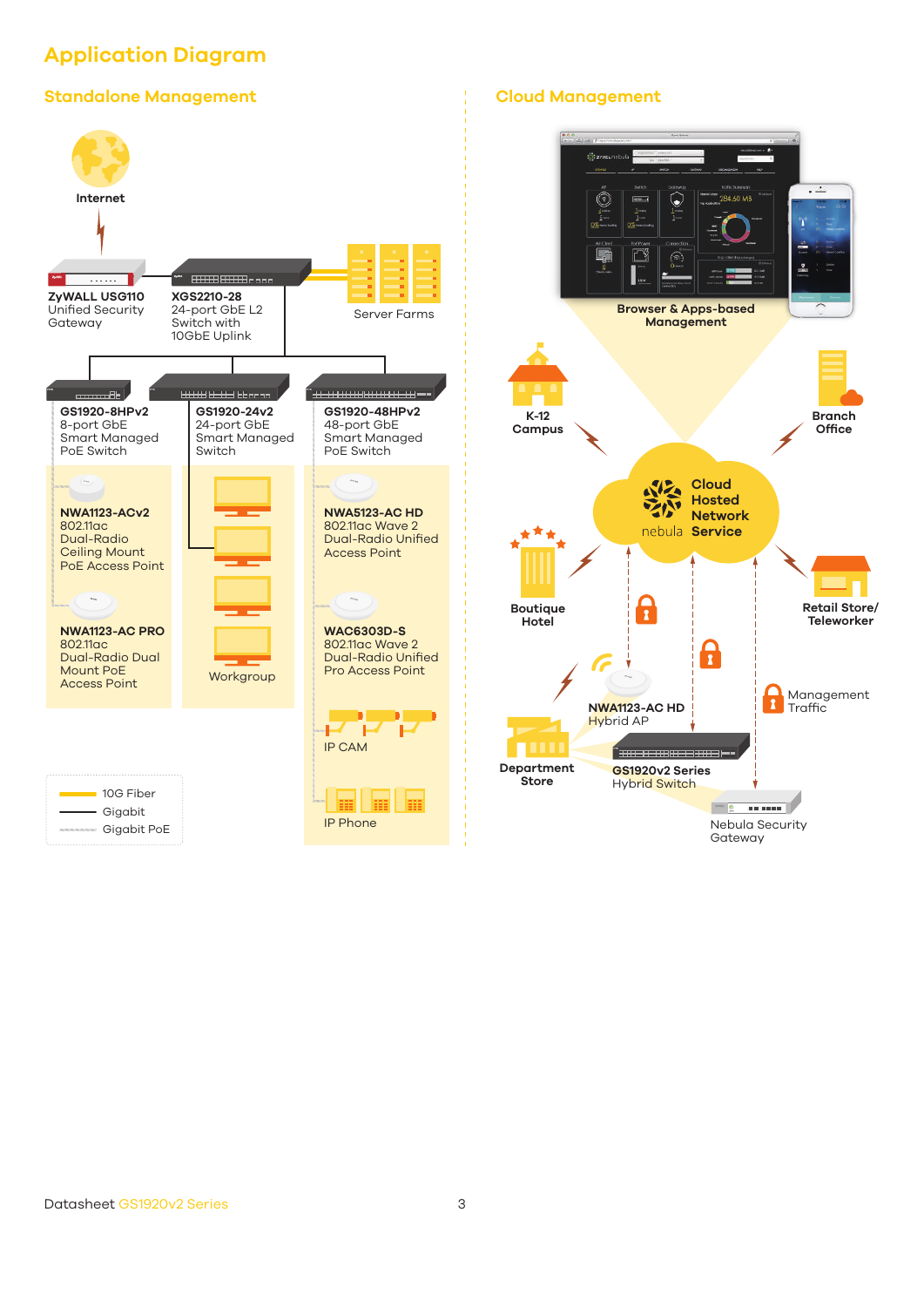## **Specifications**

| <b>Model</b>                        |                                          | GS1920-8HPv2                                                                | GS1920-24v2                                                             | GS1920-24HPv2                                                  | GS1920-48v2                                                                 | GS1920-48HPv2                                          |  |  |  |
|-------------------------------------|------------------------------------------|-----------------------------------------------------------------------------|-------------------------------------------------------------------------|----------------------------------------------------------------|-----------------------------------------------------------------------------|--------------------------------------------------------|--|--|--|
| <b>Product name</b>                 |                                          | 8-port GbE<br>Smart Managed<br>PoE Switch                                   | 24-port GbE<br>Smart Managed<br>Switch                                  | 24-port GbE<br><b>Smart Managed</b><br>PoE Switch              | 48-port GbE<br><b>Smart Managed</b><br>Switch                               | 48-port GbE<br>Smart Managed<br>PoE Switch             |  |  |  |
| <b>Switch class</b>                 |                                          |                                                                             | Smart Managed Smart Managed                                             | Smart Managed                                                  | Smart Managed                                                               | <b>Smart Managed</b>                                   |  |  |  |
| <b>Port Density</b>                 |                                          |                                                                             |                                                                         |                                                                |                                                                             |                                                        |  |  |  |
| Total port count                    |                                          | 10                                                                          | 28                                                                      | 28                                                             | 50                                                                          | 50                                                     |  |  |  |
| 100/1000 Mbps                       |                                          | 8                                                                           | 24                                                                      | 24                                                             | 44                                                                          | 44                                                     |  |  |  |
| <b>Gigabit Combo</b><br>(RJ-45/SFP) |                                          | $\overline{2}$                                                              | $\overline{4}$                                                          | $\overline{4}$                                                 | $\overline{4}$                                                              | 4                                                      |  |  |  |
| <b>Gigabit SFP</b>                  |                                          | $\overline{\phantom{a}}$                                                    | $\equiv$                                                                | $\overline{\phantom{0}}$                                       | $\overline{2}$                                                              | $\overline{2}$                                         |  |  |  |
| <b>PoE</b>                          |                                          |                                                                             |                                                                         |                                                                |                                                                             |                                                        |  |  |  |
| PoE ports                           |                                          | 8                                                                           | $\overline{\phantom{a}}$                                                | 24                                                             | $\overline{\phantom{a}}$                                                    | 48                                                     |  |  |  |
| <b>Total PoE budget (Watts)</b>     |                                          | 130                                                                         | $\overline{\phantom{a}}$                                                | 375                                                            | $\overline{\phantom{0}}$                                                    | 375                                                    |  |  |  |
| High power PoE 802.3at              |                                          | Yes                                                                         | $\overline{\phantom{a}}$                                                | Yes                                                            |                                                                             | Yes                                                    |  |  |  |
| <b>Performance</b>                  |                                          |                                                                             |                                                                         |                                                                |                                                                             |                                                        |  |  |  |
| <b>Switching capacity (Gbps)</b>    |                                          | 20                                                                          | 56                                                                      | 56                                                             | 100                                                                         | 100                                                    |  |  |  |
| <b>Forwarding rate (Mpps)</b>       |                                          | 15                                                                          | 42                                                                      | 42                                                             | 74                                                                          | 74                                                     |  |  |  |
| Packet buffer (byte)                |                                          | 1.5M                                                                        | 1.5M                                                                    | 1.5M                                                           | 1.5M                                                                        | 1.5M                                                   |  |  |  |
| <b>MAC</b> address table            |                                          | 16 K                                                                        | 16 K                                                                    | 16 K                                                           | 16 K                                                                        | 16 K                                                   |  |  |  |
| Flash/RAM                           |                                          | 32 MB/256 MB                                                                | 32 MB/256 MB                                                            | 32 MB/256 MB                                                   | 32 MB/256 MB                                                                | 32 MB/256 MB                                           |  |  |  |
| <b>Power</b>                        |                                          |                                                                             |                                                                         |                                                                |                                                                             |                                                        |  |  |  |
| Input                               |                                          | 100 to 240 V AC,<br>50/60 Hz                                                | 100 to 240 V AC,<br>50/60 Hz                                            | 100 to 240 V AC,<br>50/60 Hz                                   | 100 to 240 V AC,<br>50/60 Hz                                                | 100 to 240 V AC,<br>50/60 Hz                           |  |  |  |
| Max. power consumption<br>(watt)    |                                          | 161.8                                                                       | 22.5                                                                    | 463.5                                                          | 36.9                                                                        | 474.3                                                  |  |  |  |
| <b>Physical Specifications</b>      |                                          |                                                                             |                                                                         |                                                                |                                                                             |                                                        |  |  |  |
| Item                                | <b>Dimensions</b><br>(WxDxH)<br>(mm/in.) | 267 x 162 x 44/<br>$10.51 \times 6.38$<br>$\times$ 1.73                     | 441 x 131 x 44/<br>17.36 x 5.16<br>x 1.73                               | 441 x 270 x 44/<br>17.36 x 10.63<br>x 1.73                     | 440 x 200 x 44.5/ 441 x 270 x 44/<br>17.32 x 7.87<br>x 1.75                 | 17.36 x 10.63<br>x 1.73                                |  |  |  |
|                                     | Weight (kg/lb.) 1.9/4.19                 |                                                                             | 2.1/4.63                                                                | 3.8/8.38                                                       | 2.8/6.17                                                                    | 4.1/9.04                                               |  |  |  |
| Packing                             | <b>Dimensions</b><br>(WxDxH)<br>(mm/in.) | 375 x 235 x 61/<br>14.76 x 9.25<br>$\times 2.4$                             | 558 x 214 x 79/<br>$21.97 \times 8.43$<br>$\times$ 3.11                 | 616 x 355 x 107/<br>24.25 x 13.98<br>$\times$ 4.21             | 496 x 289 x 90/<br>19.53 x 11.38<br>x 3.54                                  | 616 x 355 x 107/<br>24.25 x 13.98<br>$\times$ 4.21     |  |  |  |
|                                     | Weight (kg/lb.) 2.73/6.02                |                                                                             | 2.91/6.42                                                               | 4.97/10.96                                                     | 3.97/8.75                                                                   | 5.25/11.57                                             |  |  |  |
| Included accessories                |                                          | • Power cord<br>• Wall-mount kit                                            | • Power cord<br>• Desk-mount kit • Rack mounting • Rack mounting<br>kit | • Power cord<br>kit                                            | • Power cord<br>• Rack mounting<br>kit                                      | • Power cord<br>• Rack mounting<br>kit                 |  |  |  |
| <b>Green Feature</b>                |                                          |                                                                             |                                                                         |                                                                |                                                                             |                                                        |  |  |  |
| <b>Fanless</b>                      |                                          | Yes                                                                         | Yes                                                                     | ÷,                                                             | $\overline{\phantom{a}}$                                                    | $\overline{\phantom{0}}$                               |  |  |  |
|                                     | <b>Environmental Specifications</b>      |                                                                             |                                                                         |                                                                |                                                                             |                                                        |  |  |  |
| Operating<br>environment            | <b>Temperature</b>                       | $0^{\circ}$ C to 50 $^{\circ}$ C/<br>32°F to 122°F                          | $0^{\circ}$ C to 50 $^{\circ}$ C/<br>32°F to 122°F                      | 0°C to 50°C/<br>32°F to 122°F                                  | $0^{\circ}$ C to 50 $^{\circ}$ C/<br>32°F to 122°F                          | 0°C to 50°C/<br>32°F to 122°F                          |  |  |  |
|                                     | <b>Humidity</b>                          | 10% to 95%<br>(non-condensing)                                              | 10% to 95%<br>(non-condensing) (non-condensing)                         | 10% to 95%                                                     | 10% to 95%<br>(non-condensing)                                              | 10% to 95%<br>(non-condensing)                         |  |  |  |
| <b>Storage</b><br>environment       | <b>Temperature</b>                       | -40 $^{\circ}$ C to 70 $^{\circ}$ C/<br>$-40^{\circ}$ F to 158 $^{\circ}$ F | -40 $^{\circ}$ C to 70 $^{\circ}$ C/<br>-40°F to 158°F                  | -40 $^{\circ}$ C to 70 $^{\circ}$ C/<br>$-40^\circ$ F to 158°F | -40 $^{\circ}$ C to 70 $^{\circ}$ C/<br>$-40^{\circ}$ F to 158 $^{\circ}$ F | -40 $^{\circ}$ C to 70 $^{\circ}$ C/<br>-40°F to 158°F |  |  |  |
|                                     | Humidity                                 | 10% to 95%                                                                  | 10% to 95%<br>(non-condensing) (non-condensing) (non-condensing)        | 10% to 95%                                                     | 10% to 95%<br>(non-condensing)                                              | 10% to 95%<br>(non-condensing)                         |  |  |  |
| MTBF (hr)                           |                                          | 513,985                                                                     | 911,301                                                                 | 638,691                                                        | 672,235                                                                     | 502,509                                                |  |  |  |
| <b>Heat dissipation (BTU/hr)</b>    |                                          | 551.74                                                                      | 76.73                                                                   | 1,580.54                                                       | 125.83                                                                      | 1,617.36                                               |  |  |  |
| Acoustic noise @ 25°C (dBA)         |                                          | 0                                                                           | O                                                                       | 27.2                                                           | 26.0                                                                        | 26.5                                                   |  |  |  |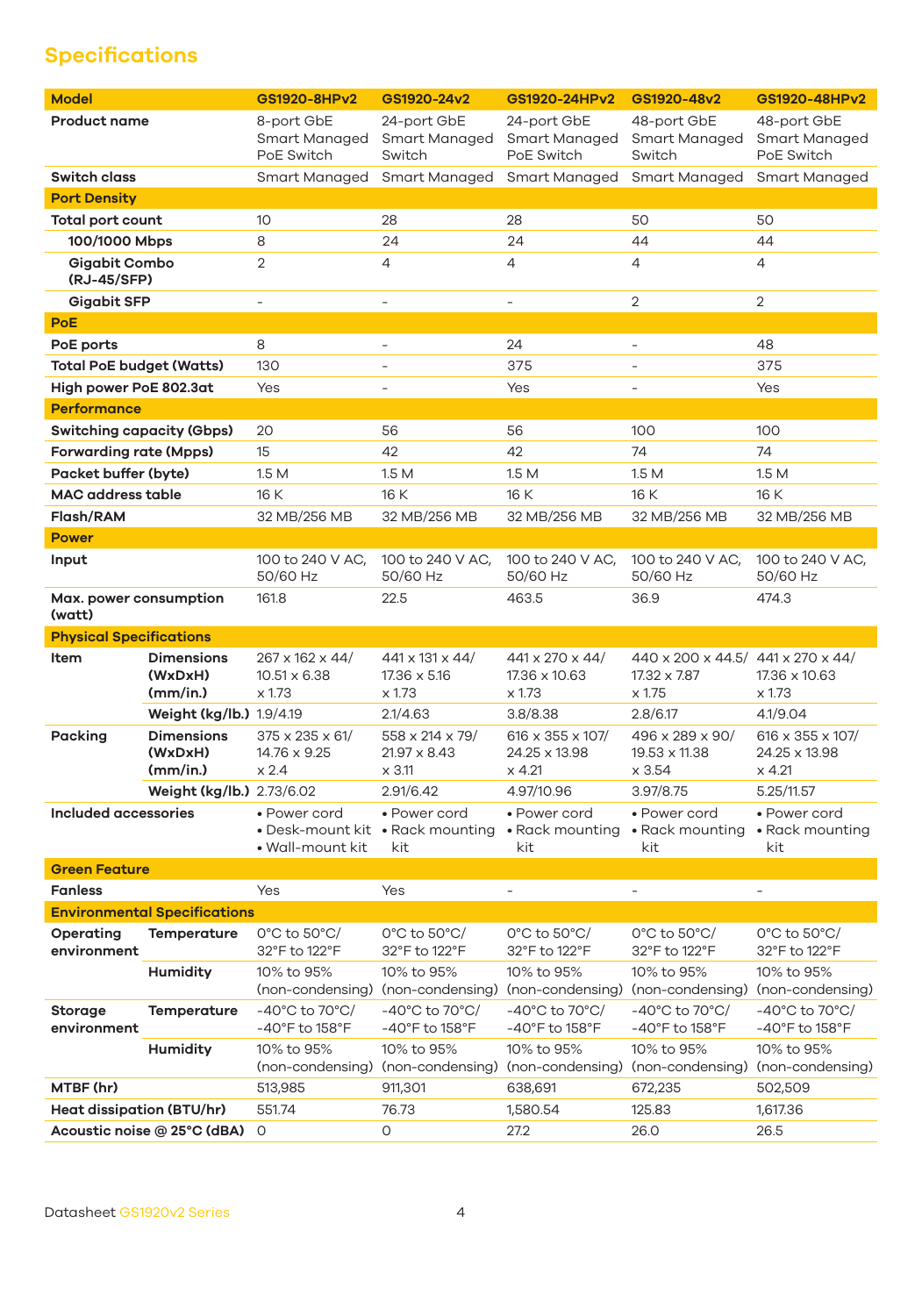## **Features**

#### **Standard Compliance**

- IEEE 802.3u 100BASE-TX Ethernet\*
- IEEE 802.3ab 1000BASE-T Ethernet\*
- IEEE 802.3z 1000BASE-X\*
- IEEE 802.3af PoE\*
- IEEE 802.3at PoE Plus\*
- IEEE 802.3az EEE\*
- IEEE 802.3x flow control
- IEEE 802.1AB LLDP/LLDP-MED
- IEEE 802.3ad LACP aggregation\*
- IEEE 802.1D Spanning Tree Protocol (STP)\*
- IEEE 802.1w Rapid Spanning Tree Protocol (RSTP)\*
- IEEE 802.1s Multiple Spanning Tree Protocol (MSTP)
- IEEE 802.1Q VLAN tagging\*
- IEEE 802.1p Class of Service (CoS) prioritization\*
- IEEE 802.1X port authentication\*

#### **Resilience and Availability**

- IEEE 802.1D Spanning Tree Protocol (STP)\*
- IEEE 802.1w Rapid Spanning Tree Protocol (RSTP)\*
- IEEE 802.1s Multiple Spanning Tree Protocol (MSTP)
- IEEE 802.3ad LACP (Max # Trunks/ Links per Trunk): 8/8\*
- Loop guard\*
- ErrDisable recovery
- MRSTP (Zyxel proprietary)
- Dual configuration files
- Dual images\*

### **Traffic Control**

- 802.1Q Static VLANs\*/Dynamic VLANs: 1 K/4 K
- Port-based VI AN\*
- Protocol-based VLAN
- IP Subnet-based VLAN
- MAC-based VLAN
- Private VLAN
- Voice VLAN\*
- VLAN ingress filtering
- LACP algorithm of source/ destination MAC/IP
- GVRP
- $\bullet$  L2PT

#### **Security**

- 802.1X\*
- Port security\*
- Layer 2 MAC filtering
- Layer 3 IP filtering
- Layer 4 TCP/UDP socket filtering

Datasheet GS1920v2 Series 5

- Static MAC forwarding
- Multiple RADIUS servers\*
- Multiple TACACS+ servers
- 802.1x VLAN and 802.1p assignment by RADIUS\*
- Login authentication by RADIUS\*
- Login authentication by TACACS+
- TACACS+ accounting
- Authorization on RADIUS\*
- Authorization on TACACS+
- $\bullet$  SSL\*
- MAC freeze
- DHCP snooping IPv4\*
- DHCP snooping IPv6
- ARP inspection
- Static IP-MAC-Port binding
- Policy-based security filtering
- Port isolation
- IP source guard
- MAC search
- Guest VLAN\*
- ACL packet filtering (IPv4/IPv6)\*
- CPU protection
- Interface related trap enable/disable (by port)
- IPv6 Duplicated Address Detection (DAD)\*

#### **Quality of Service (QoS)**

- No. of hardware queues per port: 8\*
- 802.1p queuing methods: SPQ, WRR, WFQ\*
- Storm control: broadcast, multicast, unknown unicast (DLF)\*
- Port-based rate limiting (ingress/egress)
- Rate limiting per IP/TCP/UDP per port
- Policy-based rate limiting
- 802.3x flow control
- 802.1p Class of Service (SPQ, WFQ, SPQ/WFQ combination capable)
- DiffServ (DSCP)

#### **Layer 2 Multicast**

- L2 multicast
- IGMP snooping (v1, v2, v3)\*
- IGMP snooping fast Leave
- Configurable IGMP snooping timer and priority
- IGMP snooping statistics
- IGMP throttling
- MVR support
- IGMP filtering
- IGMP snooping immediate leave
- IGMP proxy mode & snooping mode selection
- MLD snooping

#### **Manageability**

- SNMP v1, v2c, v3
- SNMP trap group
- RMON (1, 2, 3, 9)
- ICMP echo/echo reply
- Syslog\*
- IEEE 802.1AB LLDP
- IEEE 802.1AB LLDP-MED

• Display port utilization\*

**IPv6 Management**

• Dual stack (RFC 4213) • ICMPv6 (RFC 4443) • Path MTU (RFC 1981)

(RFC 4291)

(RFC 5095)

• DHCPv6 relay

interface

Control Center\* • Zyxel iStacking™ • Web interface

• Configure clone • DHCP relay per VLAN • DHCP client IPv4\* • DHCP client IPv6 • Daylight saving\*

• Port mirroring\* • Scheduled PoE\*

features.

1500

• IPv6 over Ethernet (RFC 2464) • IPv6 addressing architecture

• Minimum path MTU size of 1280

• Neighbor discovery (RFC 4861)

• Default DHCP client mode\*

**Device Management**

• Encapsulation for maximum MTU of

• DAD (Duplicated Address Detection)\*

• Standalone management by Web

• Cloud management by Nebula

• Management through SNMP • Remote firmware upgrade by Web • Configuration saving and retrieving

• NTP Server (IPv4/IPv6) – Support DNS format\*

• PoE default consumption mode\* • Restore to last custom default \* Cloud and standalone modes supported

• Support NebulaFlex™ for hybrid mode

• Custom default • Syslog (IPv4/IPv6)